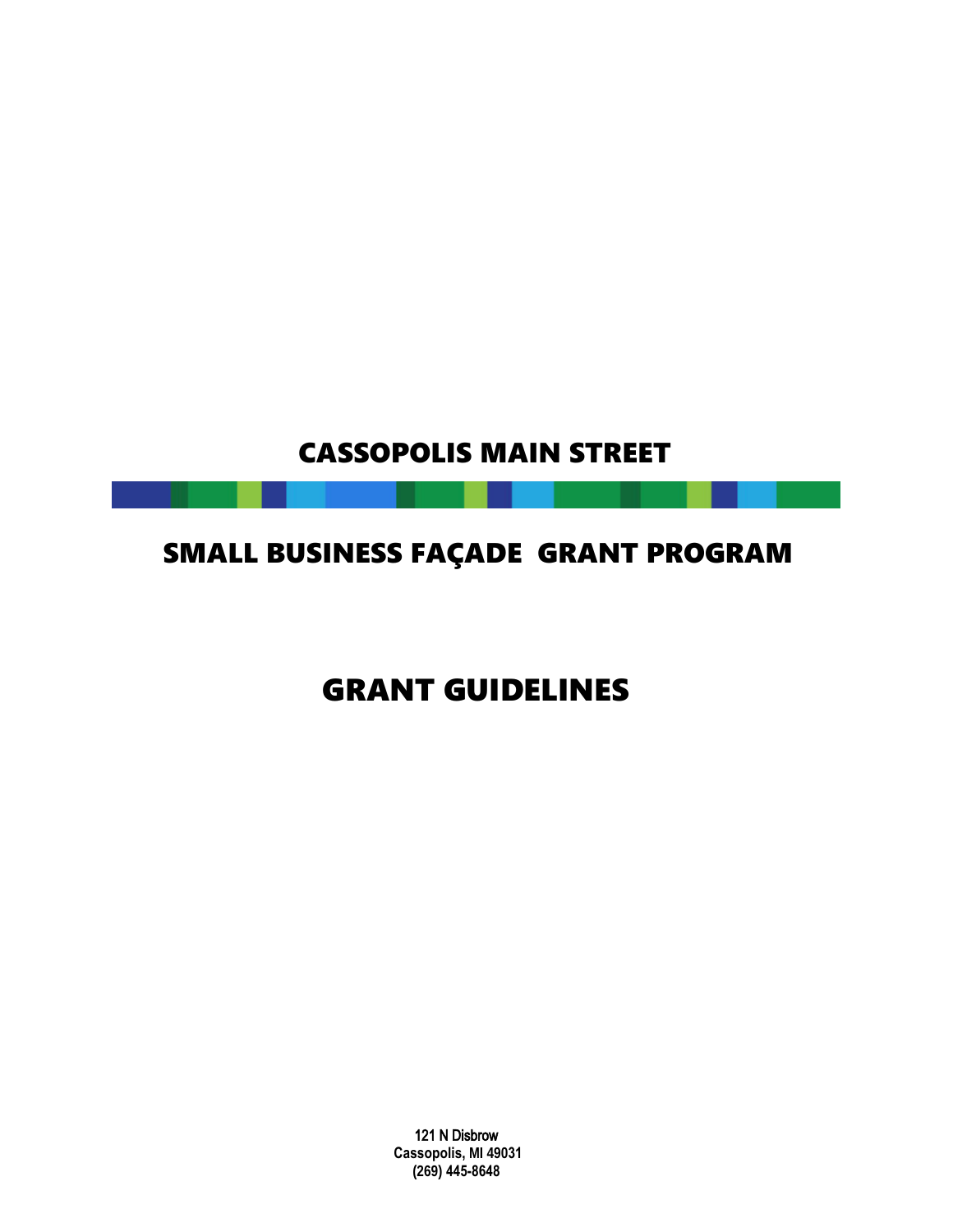### **About**

The appearance of buildings plays a major role in the economic success of a community. Improving the physical appearance of buildings promotes business attraction and retention, deters property value deterioration, improves public perception, and can preserve historic resources. Making energy efficient upgrades to a building is easy, saves energy and can greatly improve a small business's bottom line.

The purpose of the Cassopolis Main Street Business Façade Improvements Grant Program is to encourage small business owners located within the program areas to make exterior building façade improvements that will attract customers and extend the life of the building. This program is funded through Cassopolis Main Street Program and generous donations from Indiana Michigan Power and K & M Machine-Fabricating Inc.

#### **Façade Grant Amounts and Participation**

Façade grants will be given for projects with minimum eligible costs between \$500.00 and \$10,000.

This is a reimbursement-based program under which the applicant will be reimbursed \$.50 for each \$1.00 spent up to a maximum grant amount of \$5,000.00, except as noted below. The costs of all work and materials must be paid in full by the applicant before any grant funds will be paid to the applicant by Cassopolis Main Street, unless preapproved by the Cassopolis Main Street Committee for early release of funds. **The applicant** *may* **be reimbursed for costs incurred for work completed prior to receiving final grant approval by Cassopolis Main Street** with approval by Cassopolis Main Street.

In limited situations, the maximum grant amount may exceed the amount of \$5,000 where the proposed façade improvements, in the sole opinion of Cassopolis Main Street, will result in a substantial and dramatic visual change and improvement to the exterior of the building involved.

## **Eligibility Criteria**

To be considered eligible for the program, the business must meet the following criteria:

- 1. Must be a small business as defined herein. *Small Business* is defined as, privately-owned corporation, partnership, sole proprietorship, limited liability company, corporation, joint venture, association, trust or cooperative that has 50 or fewer employees. The business must be independently owned and operated.
- 2. Must be located in the defined program areas, which include:
	- *Downtown Cassopolis* defined as Broadway Street from Reed Street to Cemetery Street.
	- Primary location is the building which the improvements will take place.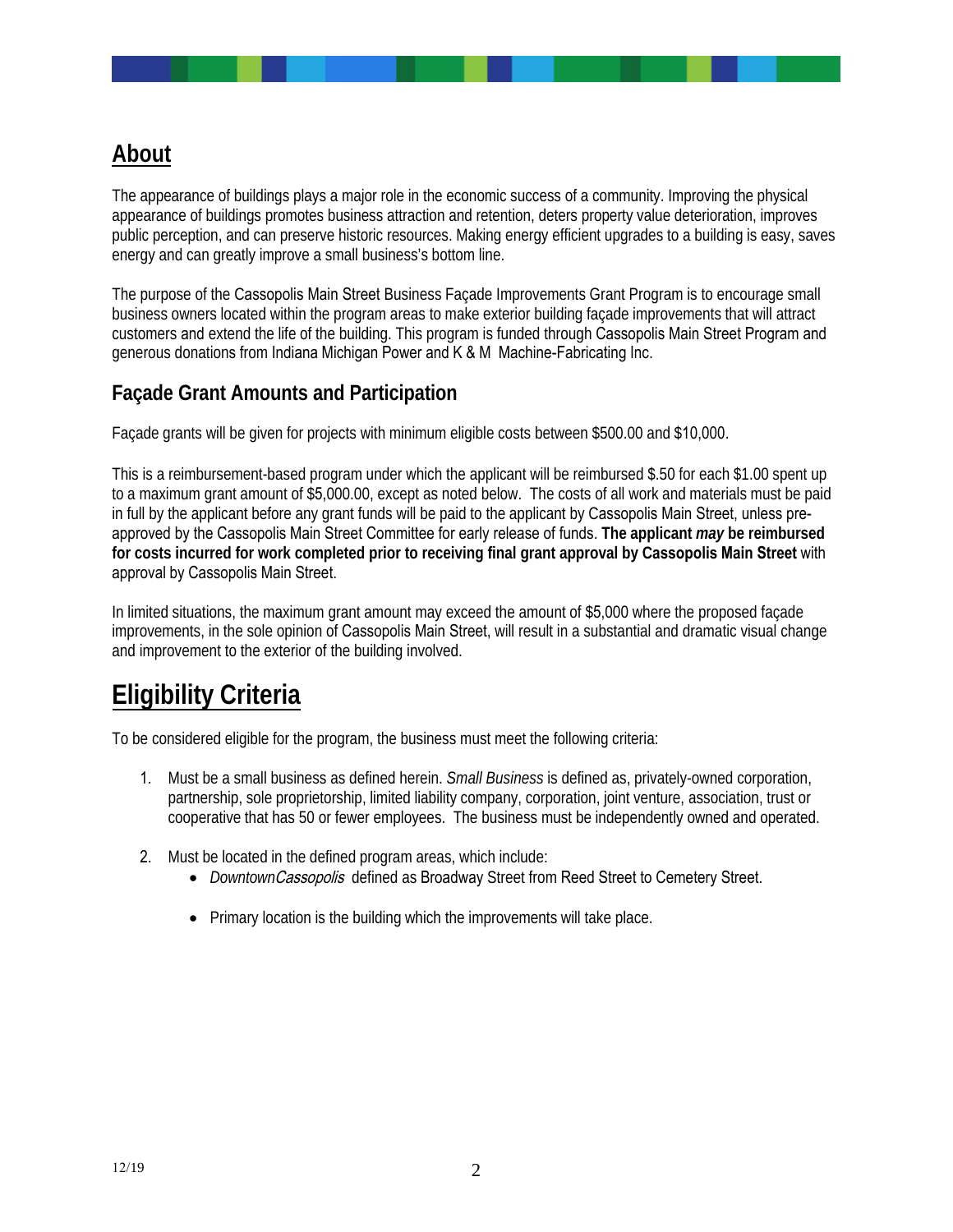### **Who Can Apply?**

- Building owners or tenants are eligible. If a tenant applies for assistance, he/she must provide written proof that the building owner has authorized proposed improvements.
- Only buildings with retail, commercial, or professional uses are eligible.
- Buildings with existing tenants will receive priority.

### **Eligible Project Sites**

Any front, side or rear building façade abutting a public right of way or municipal parking lot are eligible projects.

### **Eligible Costs**

Eligible Costs include, but are not necessarily limited to, labor and material for:

- Restoration, repair or replacement of windows, doors, exterior walls, chimneys or other architectural elements.
- Costs associated with work that is currently underway, where the work meets the program guidelines.
- Exterior painting.
- Signage, awnings, marquees and related lighting and electrical fixtures.
- Masonry repair or cleaning.
- Exterior work necessary for conversion to a retail or entertainment storefront.
- Removal of after-installed façades.
- Restoration of vintage elements.
- Other Costs as approved by the Cassopolis Main Street.

#### **The following costs are not eligible:**

- Costs incurred before final grant approval by Cassopolis Main Street Committee where the work does not meet the program guidelines.
- Work that does not meet the program guidelines.
- Costs paid by the applicant in merchandise or in-kind services.
- Labor paid to the applicant or a family member of the applicant or an employee of the applicant unless the applicant, family member or employee of the applicant is a recognized contractor for the particular labor being provided to the project.
- Costs incurred where the work fails to meet required municipal ordinances, building codes, and/or Americans with Disabilities Act guidelines.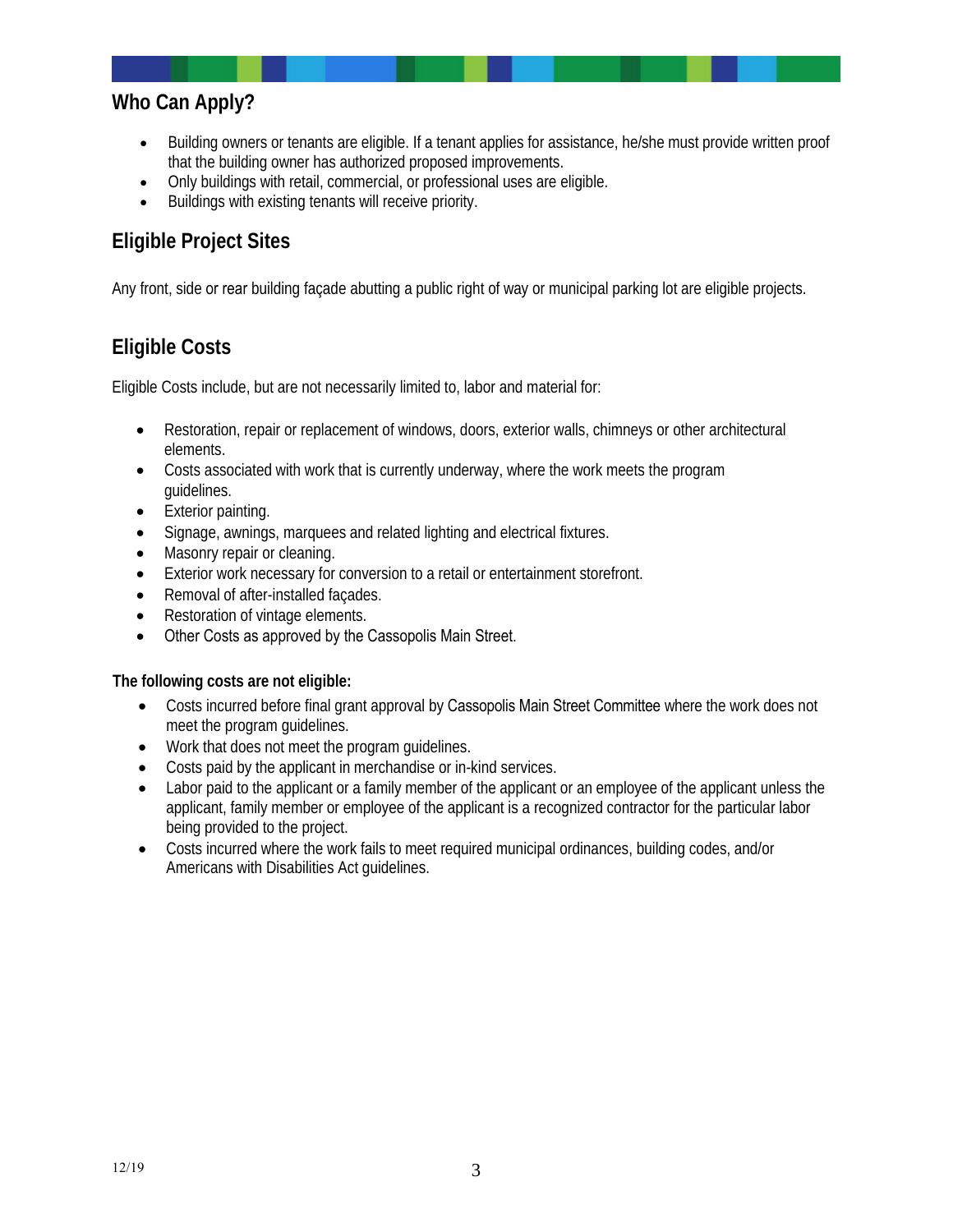## **Application Process**

Cassopolis Main Street will consider and award Façade Improvement Grants between February 1 and August 1 of each year or, as funding becomes available.

**Only complete applications will be considered**. Incomplete applications will not be processed.

Applications will be made available online at cassopolismainstreet.com or in person at the Cassopolis Municipal Complex at the address below.

Applicants must complete a Cassopolis Main Street Grant application and return it and all required attachments in person or by mail to:

> Cassopolis Main Street Façade Grant Program 121 N Disbrow Cassopolis, MI 49031

#### **Application Requirements**

A completed application will consist of the following required documentation:

- 1. A completed application form.
- 2. Proof that the business is a "Small Business" as defined herein.
- 3. Renderings of the proposed work.
	- Building Façade Work: A rendering of the proposed work must be submitted. The rendering must be neat, detailed and scaled, including window locations, door locations, any existing and/or proposed signs or awnings.
	- Building Signs: Where a new building sign is proposed, a scaled rendering/elevation accurately depicting all existing and proposed wall signs must be submitted.
	- Freestanding Signs: Where a new freestanding sign is proposed, a formal site plan must be submitted. The plan must be drawn with a straight edge and to a standard engineering scale. The site plan must include the following information:
		- o Lot lines
		- o North arrow
		- o Streets labeled
		- o Driveway location(s)
		- **Existing structures**
		- o All known easements
		- Natural features (lakes, creeks, floodplain, or wetlands)
		- o Proposed location of freestanding sign(s), with setbacks from property lines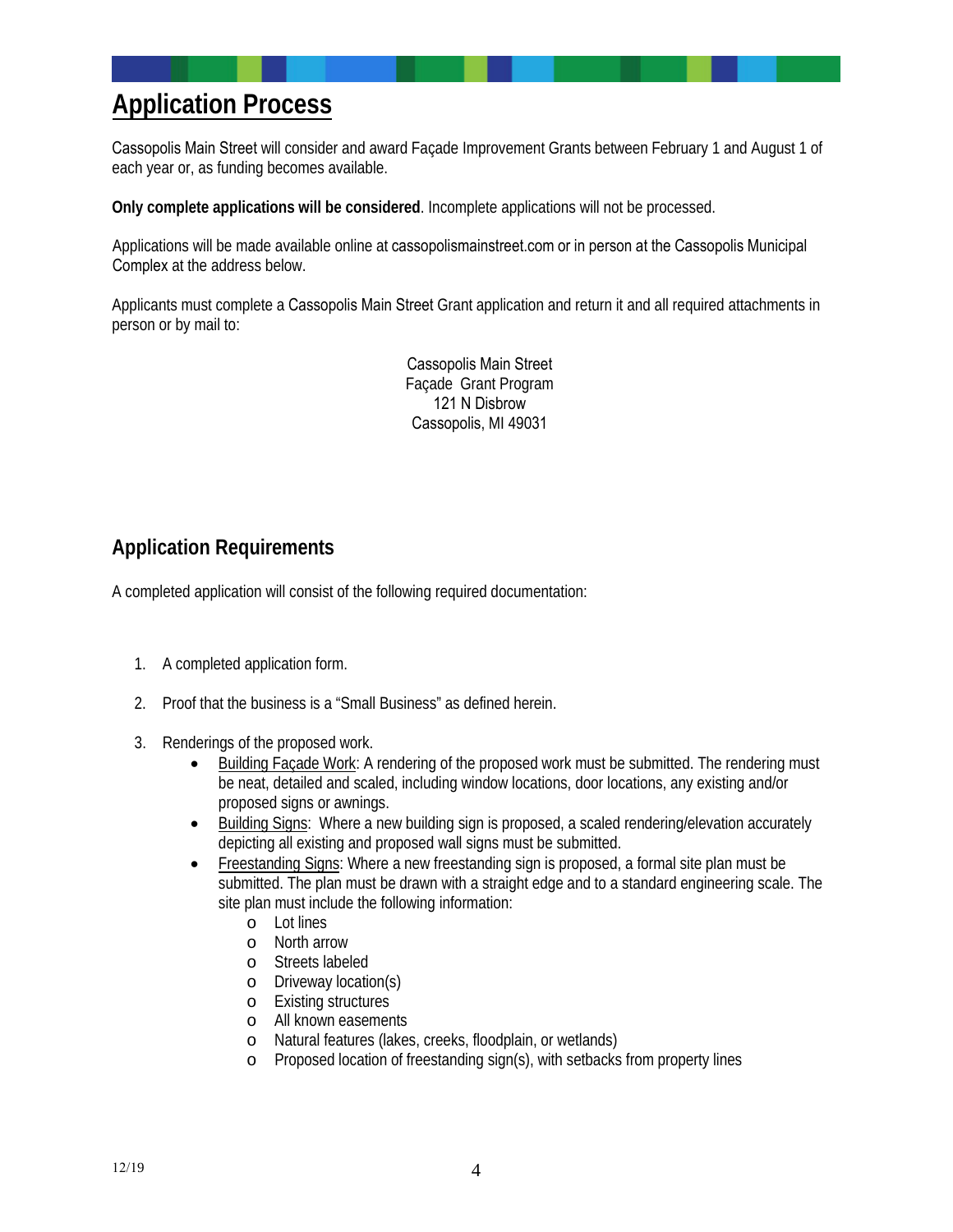- If the project cost exceeds \$10,000.00, renderings and site plans must be completed by an architect licensed in the state of Michigan.
- 4. A written description of the project plans must be submitted including any information that will assist in understanding the scope of the project, including:
	- Building materials
	- Colors (paint chips, brick/stone color, etc.)
	- Exterior lighting
	- Window and door types
	- Architectural detailing
	- Sign specifications
	- Awnings
	- General renovation details
- 5. For projects up to \$5,000, provide two (2) recent price quotes ("recent"=dated within past 45 days). For projects over \$5,000, provide three (3) recent price quotes or bids for the proposed project. Cassopolis Main Street is not responsible for any costs incurred in obtaining the quote.
- 6. Proof that Property Taxes are current.
- 7. Proof of business ownership or tenancy (lease agreement).

### **Cost Estimates and Contractors**

For projects up to \$5,000, the applicant must submit two (2) cost estimates for the work to be completed as an attachment to their application. For projects over \$5,000, the applicant must submit three (3) bids or cost estimates for the work to be completed as an attachment to their application.

All contractors must be licensed in the state of Michigan (as applicable), bonded, and insured.

Upon signing the Facade Grant Agreement, the applicant will identify the contractor or contractors who will perform the work and disclose if any such contractor is a family member or employee of the applicant.

Where the applicant received multiple bids and the applicant chooses the highest bid, Cassopolis Main Street will reimburse for costs not to exceed the lowest bid. The applicant will be responsible for the difference between the highest bid and the lowest bid.

#### *For Example*:

Applicant receives two bids for a project: Bid #1 is \$5,000 and Bid #2 is \$7,000. The applicant chooses to use the contractor who submitted Bid #2. Cassopolis Main Street would reimburse the applicant 50% of the lowest bid amount (in this case, \$2,500) for the work and the applicant would pay the remaining \$4,500 out of pocket.

## **Application Review**

#### **Initial Application Review**

Within 30 days of receipt, Cassopolis Main Street will perform an initial application review to determine whether the application is complete. Applications will be reviewed in the order that they were received by Cassopolis Main Street and they will notify the applicant whether the application is complete and will be accepted for consideration.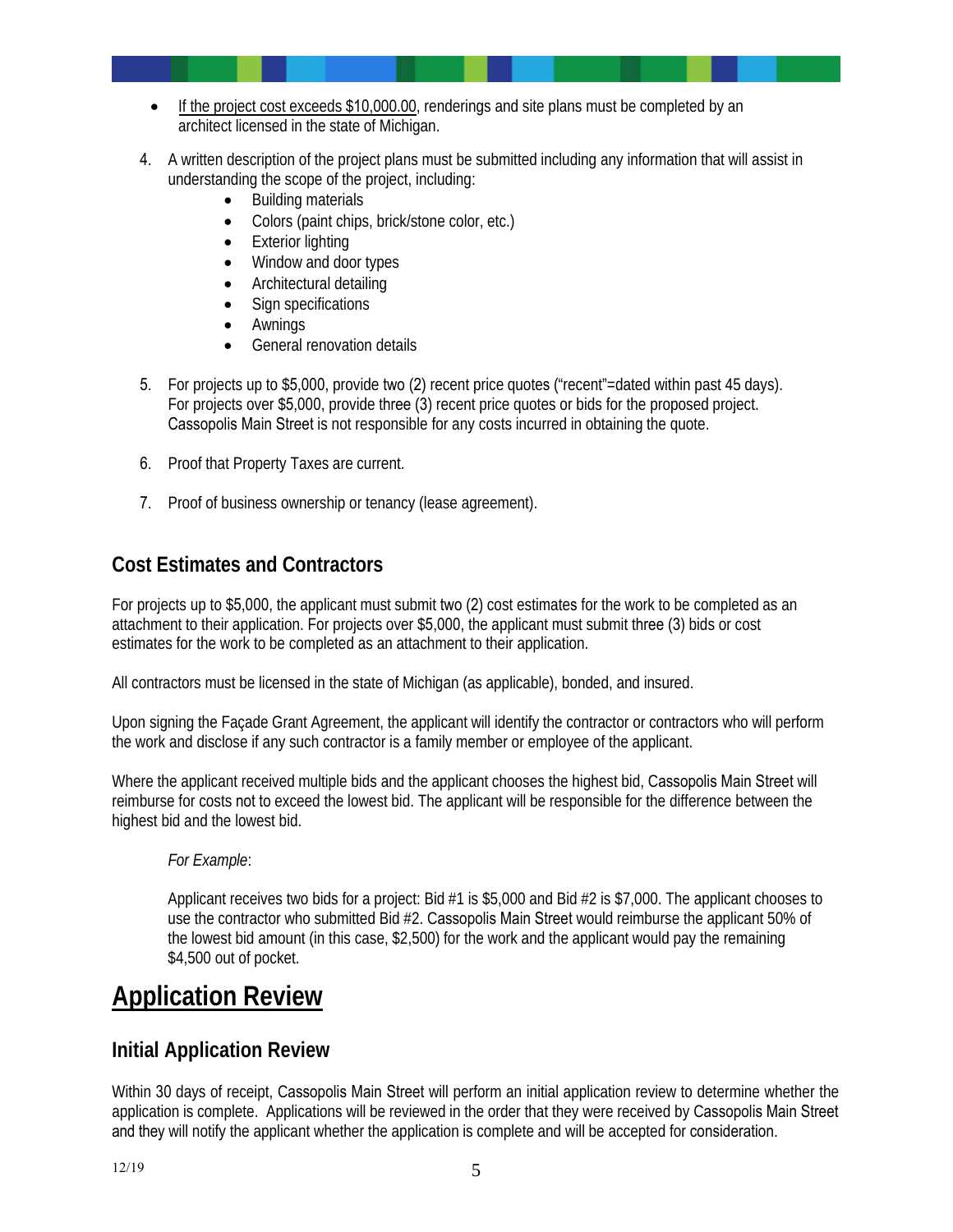**Only fully completed applications (including all required attachments) will be reviewed for consideration.**

#### **Application Review Committee/Final Review**

An application review committee consisting of Cassopolis Main Street and/or their designated representatives will review completed applications. The review committee will review applications on an as needed basis.

Cassopolis Main Street will notify the applicant in writing as to whether their application was approved, approved with modifications, or denied.

# **Application Evaluation Criteria**

#### **Design Guidelines**

The following represents Cassopolis Main Street's general design guidelines and will be used in reviewing projects. However, the Village of Cassopolis has their own design guidelines as found in the municipality's code of ordinances. Check with your municipal building or code enforcement department to determine whether design guidelines apply to your building **BEFORE** designing your project. Where these design guidelines deviate from the required municipal design guidelines, the municipal design guidelines will take precedence.

Painting. The use of color should be harmonious with the neighboring properties and the surrounding neighborhood. Separate paint colors for building walls and architectural details are encouraged. The goal is to enhance the architectural details of the building and not suppress them.

New walls and siding, and repair of same. Use suitable materials which are compatible in texture, scale, and color with those already found in the surrounding area and on the structure.

New awnings. Awnings should have coordinating colors to match building façades and details. Canvas/cloth awnings are strongly recommended over vinyl.

Exterior storefront and/or storefront display lighting. All exterior building or storefront display lighting must be in compliance with local lighting ordinances. Fixtures should be compatible with the existing structure in scale and design. Lighting must not throw off more light than is necessary to show a sign or storefront. To reduce excess light pollution, downcast directional lighting is preferred. Lights must face the façade and bulbs should not to be visible from the street.

Cleaning of building façade. Appropriate cleaning techniques should be used which will not mar building façades or contribute to building decay.

New signage. Signage must comply with local sign ordinances and may require a municipal sign permit. Sign design should be compatible with the building façade. Use coordinating colors to match building façades and details, as well as, using an appropriately sized sign to fit the scale of the building. New signage should not cover any significant architectural details.

Window and window treatments. Replacement windows and window treatments must be consistent with scale and design of the structure. Replacement windows should be historically accurate in design in relationship to the structure.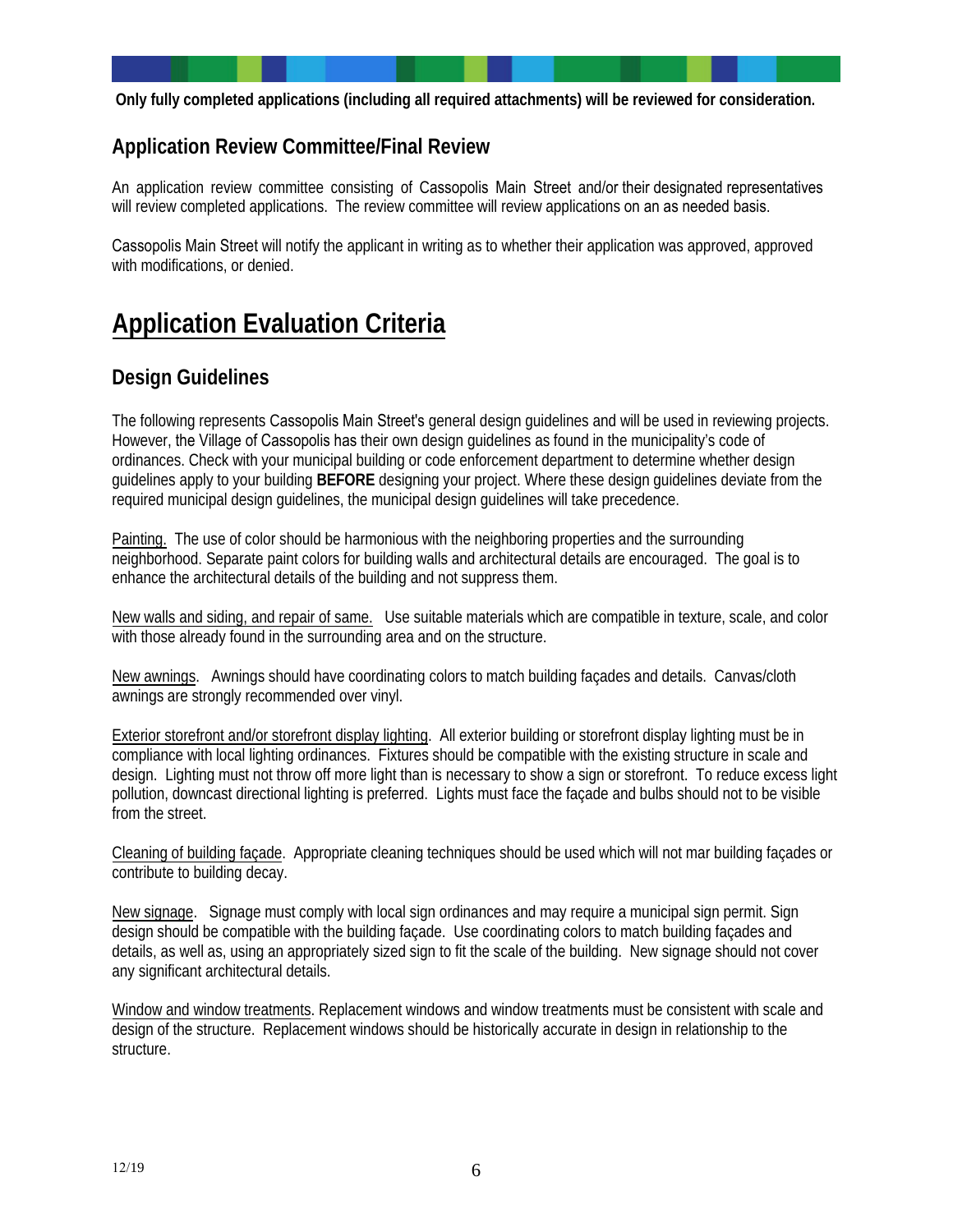### **Application Scoring**

Applications will be reviewed by the Application Review Committee using the scoring system below. A maximum of 30 points is available. Applications receiving a score of 21 or higher will be eligible for funding.

| Category                                                                                                    | <b>Maximum Points</b> |
|-------------------------------------------------------------------------------------------------------------|-----------------------|
| Applicant has never received a grant of any type<br>from Cassopolis Main Street                             | 5                     |
| The applicant is the owner of the property (and is not a building<br>tenant).                               |                       |
| The existing building condition visually appears to be.<br>structurally sound with roof intact.             | 4                     |
| The façade project is part of a larger planned building<br>renovation project.                              | 2                     |
| The proposal meets Cassopolis Main Street Guidelines and/<br>or the municipal design quidelines.            | 5                     |
| The extent to which the proposed work will compliment or<br>enhance the appearance of the surrounding area. | 10                    |
| The extent to which the proposed work will improve the<br>appearance of the property.                       | 10                    |
| Whether the grant will leverage additional funding for the<br>project.                                      | 3                     |
| TOTAL                                                                                                       | 40                    |

### **Discretion of Cassopolis Main Street**

Cassopolis Main Street may, in its sole and absolute discretion, approve or reject any application or request modifications of the proposed project and may require that façade improvements meet specific descriptions, concepts, and utilize specific materials. Cassopolis Main Street reserves the right to change these guidelines at any time.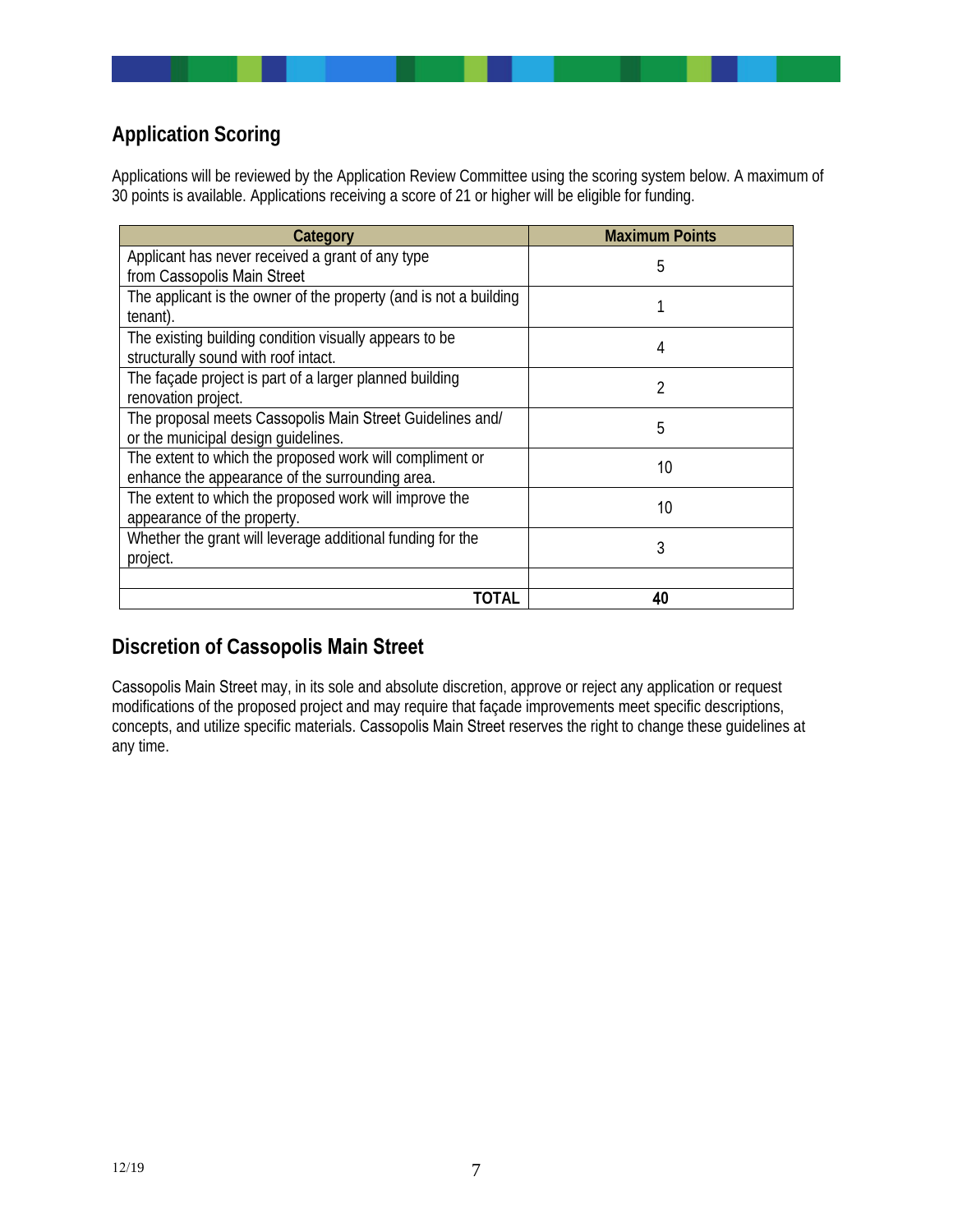## **Municipal Approvals**

Approved applications **must** be reviewed by the appropriate municipal building department for design/appropriateness/building permit approval prior to the start of any work. Depending on the project scope of work, other municipal approvals may be required, i.e. sign permit, planning commission or city council review, etc.

*The applicant is responsible for ensuring that all required municipal approvals are obtained*.

Cassopolis Main Street will assist the applicant in facilitating the process wherever possible, as time allows.

**The applicant will be responsible for providing Cassopolis Main Street with proof of municipal approval, as applicable.** 

## **Façade Grant Agreement**

At a convenient date and time, the applicant (and the building owner, where the applicant is a tenant) will be required to sign the Façade Grant Agreement. .

The applicant will also sign a consent form that gives permission to Cassopolis Main Street to use any pictures, renderings or descriptions of the work for promotional purposes.

Grantee will be required to have placed in the front window of their business for 1 year promotional material regarding the grant as provided by the Cassopolis Main Street Committee.

# **Changes in Scope of Work**

Cassopolis Main Street must approve any changes in the scope of work in writing before construction or installation.

## **Project Completion and Reimbursement**

The approved work must start within thirty (30) days and be completed within six (6) months from the date the Façade Grant Agreement was signed by the applicant, building owner, and Cassopolis Main Street

Upon completion of the work and **prior** to the release of grant funds, the applicant must:

- 1. **Notify Cassopolis Main Street once the work has been completed**. An authorized Cassopolis Main Street representative must inspect and approve the completed project.
- 2. Submit to Cassopolis Main Street proof of completion of the energy audit with Indiana Michigan Power.
- 3. **Submit to Cassopolis Main Street a written request for reimbursement**. The Request for Reimbursement will be on a form provided by Cassopolis Main Street certifying that the work has been completed in accordance with the approvals and certifying that all project expenses have been paid in full. The costs of all work and materials must be paid in full by the applicant before any grant funds will be paid to the applicant by Cassopolis Main Street.
- 4. **Submit to Cassopolis Main Street evidence that any required municipal building inspections have occurred and that all required approvals have been obtained**. The municipal building inspector(s) shall